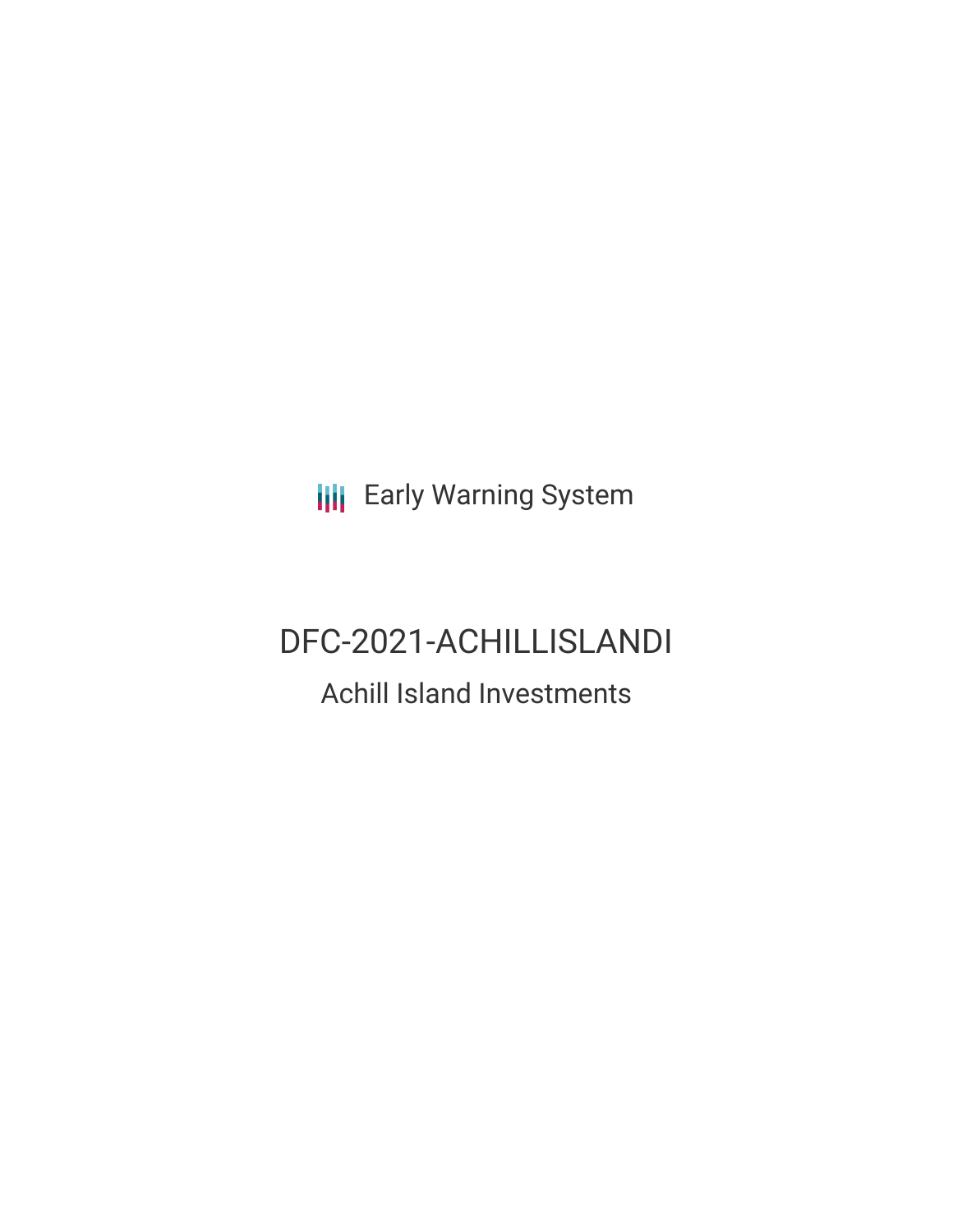

#### **Quick Facts**

| <b>Countries</b>               | Namibia                                                |
|--------------------------------|--------------------------------------------------------|
| <b>Financial Institutions</b>  | US International Development Finance Corporation (DFC) |
| <b>Status</b>                  | Active                                                 |
| <b>Bank Risk Rating</b>        | U                                                      |
| <b>Borrower</b>                | Silverlands II HoldCo S.à r.l.                         |
| <b>Sectors</b>                 | Agriculture and Forestry                               |
| Investment Type(s)             | Equity, Loan                                           |
| <b>Investment Amount (USD)</b> | $$39.25$ million                                       |
| <b>Project Cost (USD)</b>      | $$39.25$ million                                       |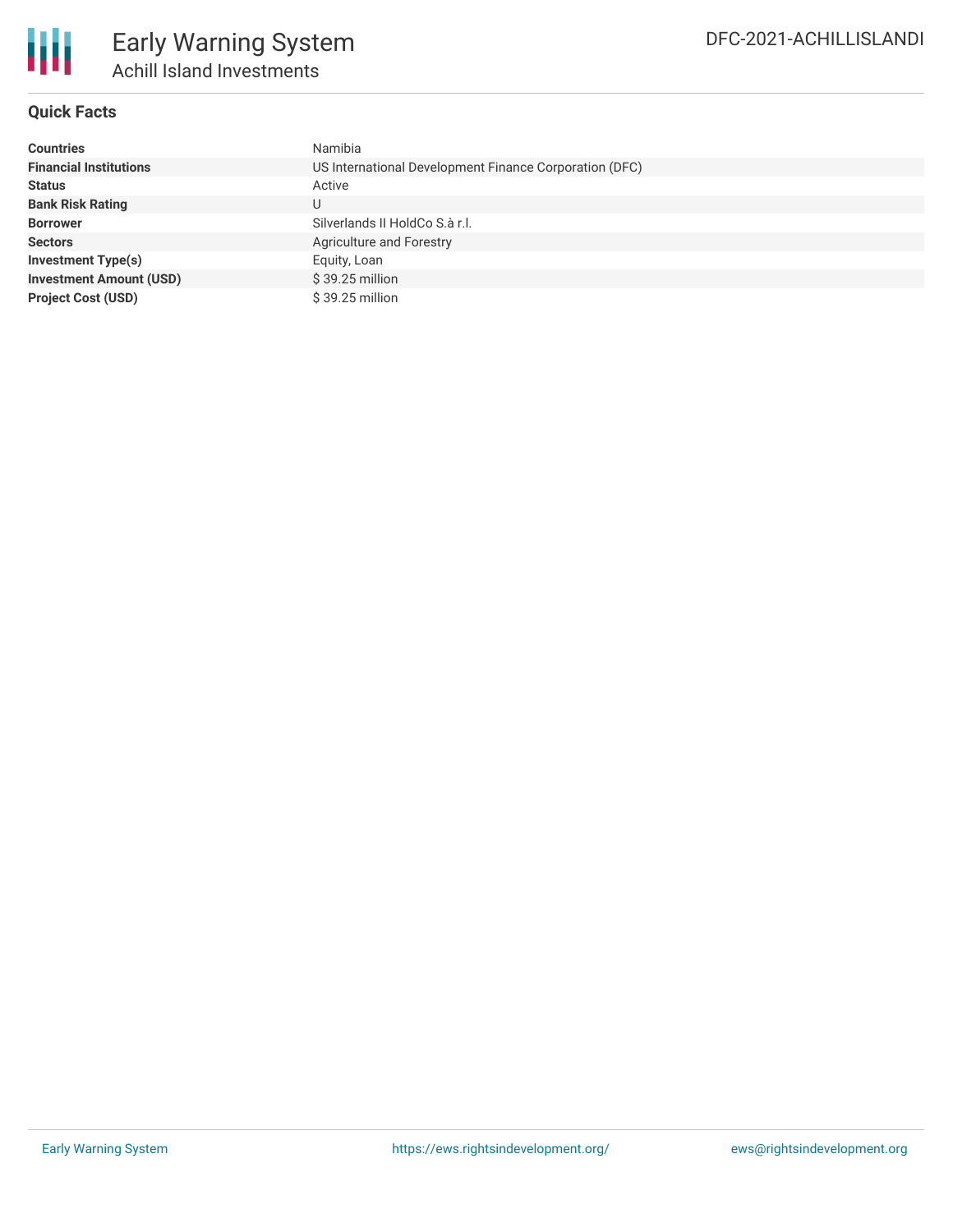

### **Project Description**

According to the bank website, the objective of the projects is the development and expansion of a table grape and date palm farm in Namibia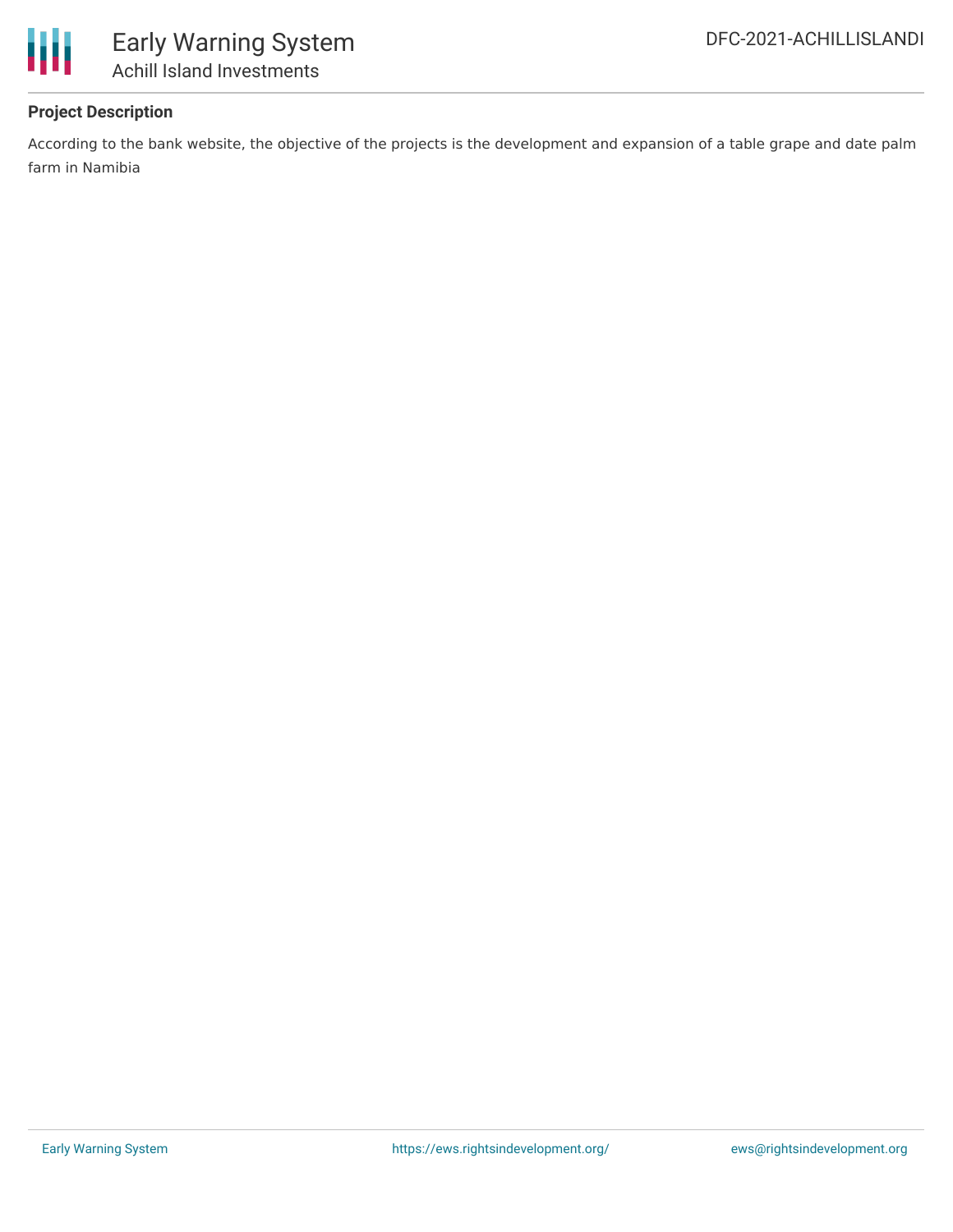

#### **Investment Description**

US International Development Finance Corporation (DFC)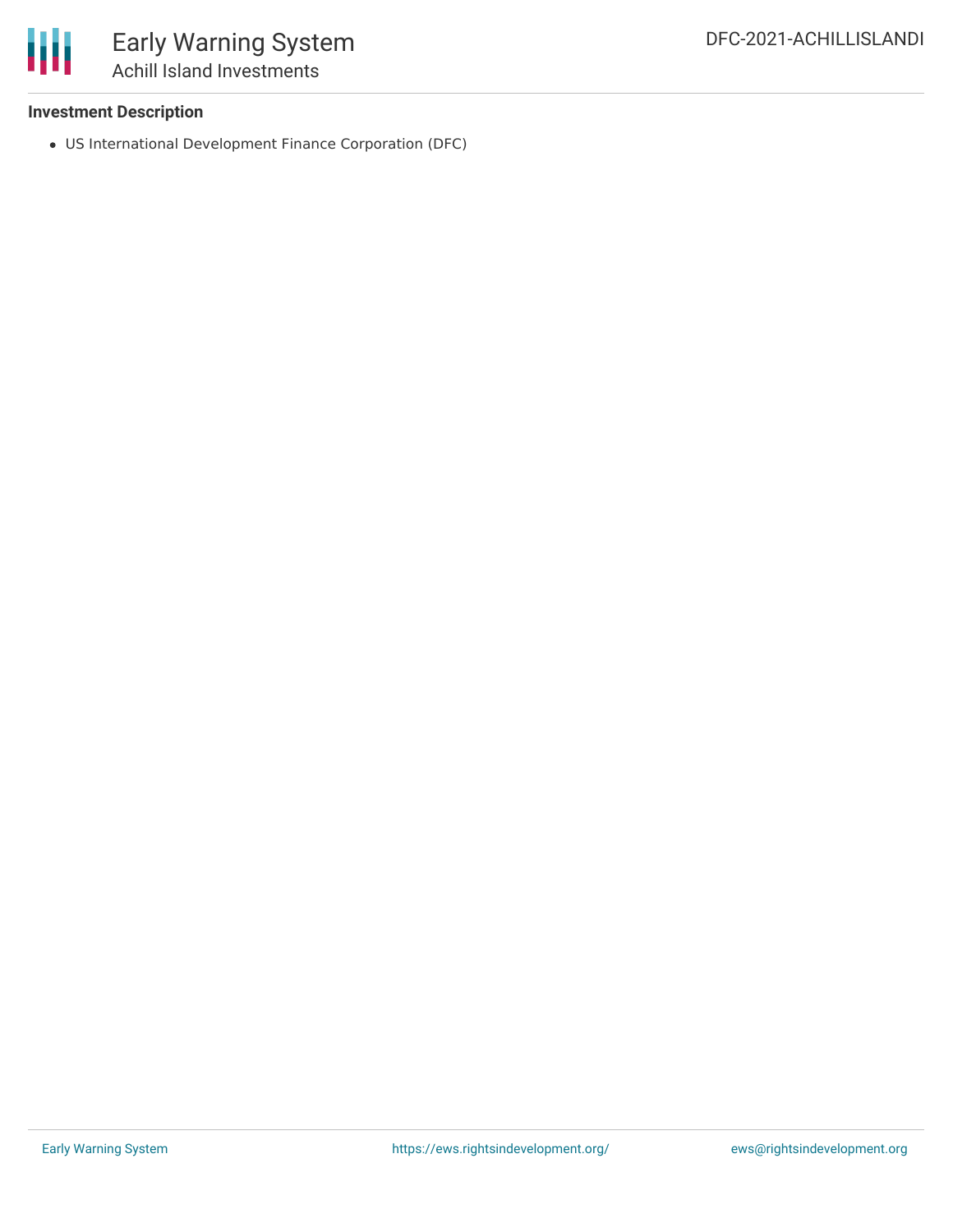### **Contact Information**

ACCESS TO INFORMATION

Unlike many other development finance institutions, DFC does not currently have an access to information policy.

Under the United States Freedom of Information Act (FOIA), DFC is obliged to respond to reasonably formulated requests for Agency records. However, DFC may apply exemptions from release to certain types of information and may charge fees in responding to requests. DFC has a designated FOIA officer who is trained in how to respond to requests and implement the law. You can learn more about filing a FOIA request at: https://www.dfc.gov/foia

ACCOUNTABILITY MECHANISM OF THE UNITED STATES INTERNATIONAL DEVELOPMENT FINANCE CORPORATION (DFC)

The Office of Accountability is an independent office that addresses complaints about environmental or social issues related to DFC-supported projects. The office provides communities an opportunity to have concerns independently reviewed and addressed. If you submit a complaint to the Office of Accountability, it may assist you by either seeking to address your problems by facilitating a problem solving dialogue between you and those implementing the project and/or investigating whether the DFC complied with its policies to prevent environmental, social, human rights, and labor harms.

You can find more information about the Office of Accountability at: https://www.dfc.gov/who-we-are/office-accountability